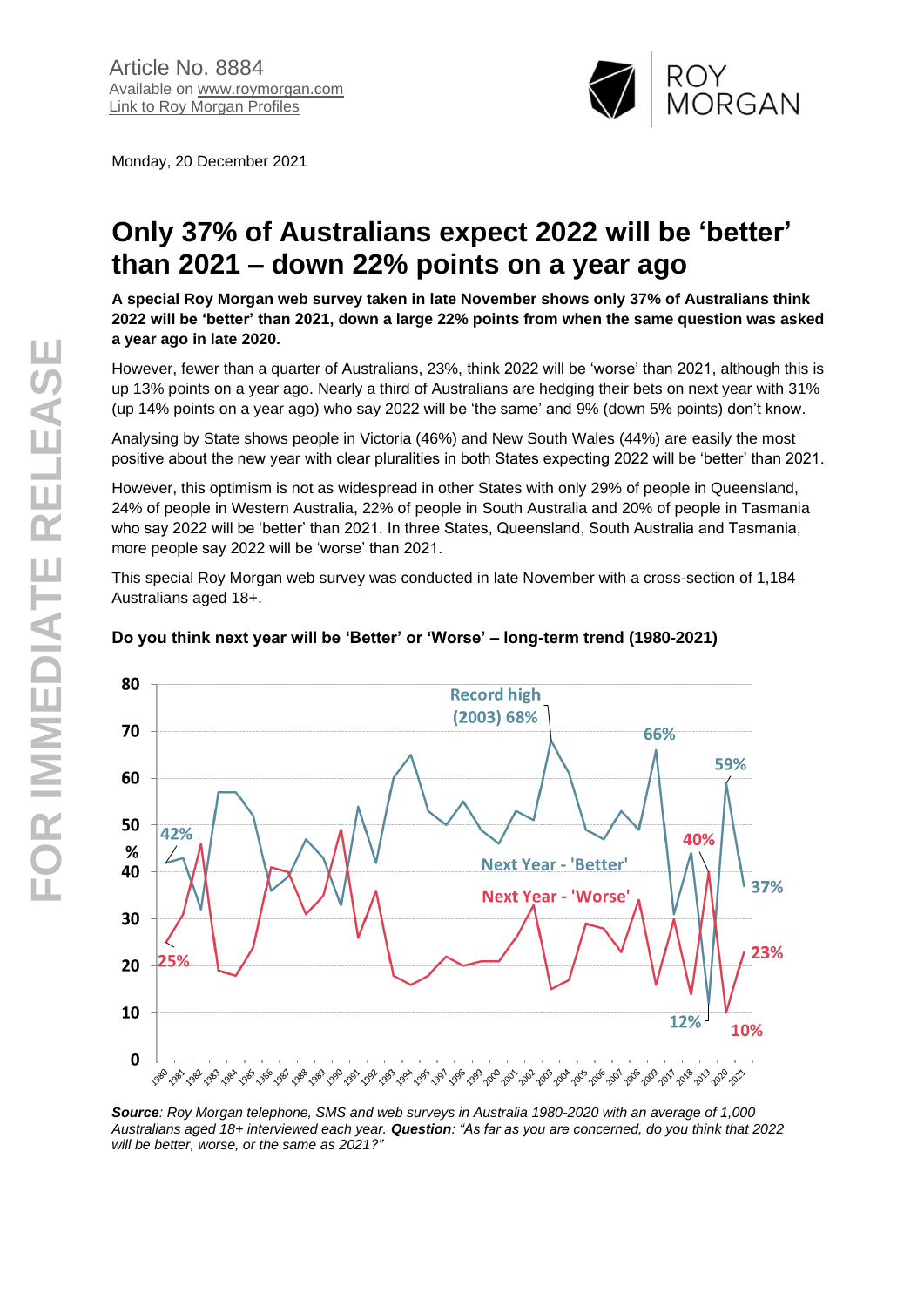## **Older Australians are the most positive about 2022 – 52% expect it will be 'better' than 2021**

Analysing by age group shows it is older Australians who are clearly the most positive about 2022. Australians aged 65+ is the only age group in which a majority of people, 52%, say 2022 will be 'better' than 2021 compared to only 17% that say it will be 'worse'.

The second most positive are at the other end of the age scale with 42% of Australians aged 18-24 who say 2022 will be 'better' than 2021 compared to 29% who say it will be 'worse'.

Australians in other groups are also more positive than negative about next year – but only just. Only around a third of Australians aged 25-34 (29%), 35-49 (33%) or 50-64 (31%) say 2022 will be 'better' than 2021 while around a quarter say it will be worse: 25-34 (24%), 35-49 (26%) and 50-64 (23%).

When it comes to the two genders men are more positive about next year than women with 40% of men who expect 2022 will be 'better' than 2021 compared to only 34% of women. There are slightly more women (25%) that say 2022 will be 'worse' than 2021 than men (22%).



### **Analysis by Age & Gender – Next Year 'Better' or 'Worse'**

*Source: This special Roy Morgan web survey was conducted in late November with a cross-section of 1,184 Australians aged 18+.*

|               | Total            |     | Gender | Age       |       |           |       |       |  |  |
|---------------|------------------|-----|--------|-----------|-------|-----------|-------|-------|--|--|
|               | <b>Australia</b> | Men | Women  | $18 - 24$ | 25-34 | $35 - 49$ | 50-64 | $65+$ |  |  |
|               | %                | %   | %      | %         | %     | %         | %     | %     |  |  |
| <b>Better</b> | 37               | 40  | 34     | 42        | 29    | 33        | 31    | 52    |  |  |
| Same          | 31               | 31  | 30     | 17        | 37    | 35        | 33    | 23    |  |  |
| Worse         | 23               | 22  | 25     | 29        | 24    | 26        | 23    | 17    |  |  |
| Don't know    | 9                | 7   | 11     | 12        | 10    | 6         | 13    | 8     |  |  |
| TOTAL         | 100              | 100 | 100    | 100       | 100   | 100       | 100   | 100   |  |  |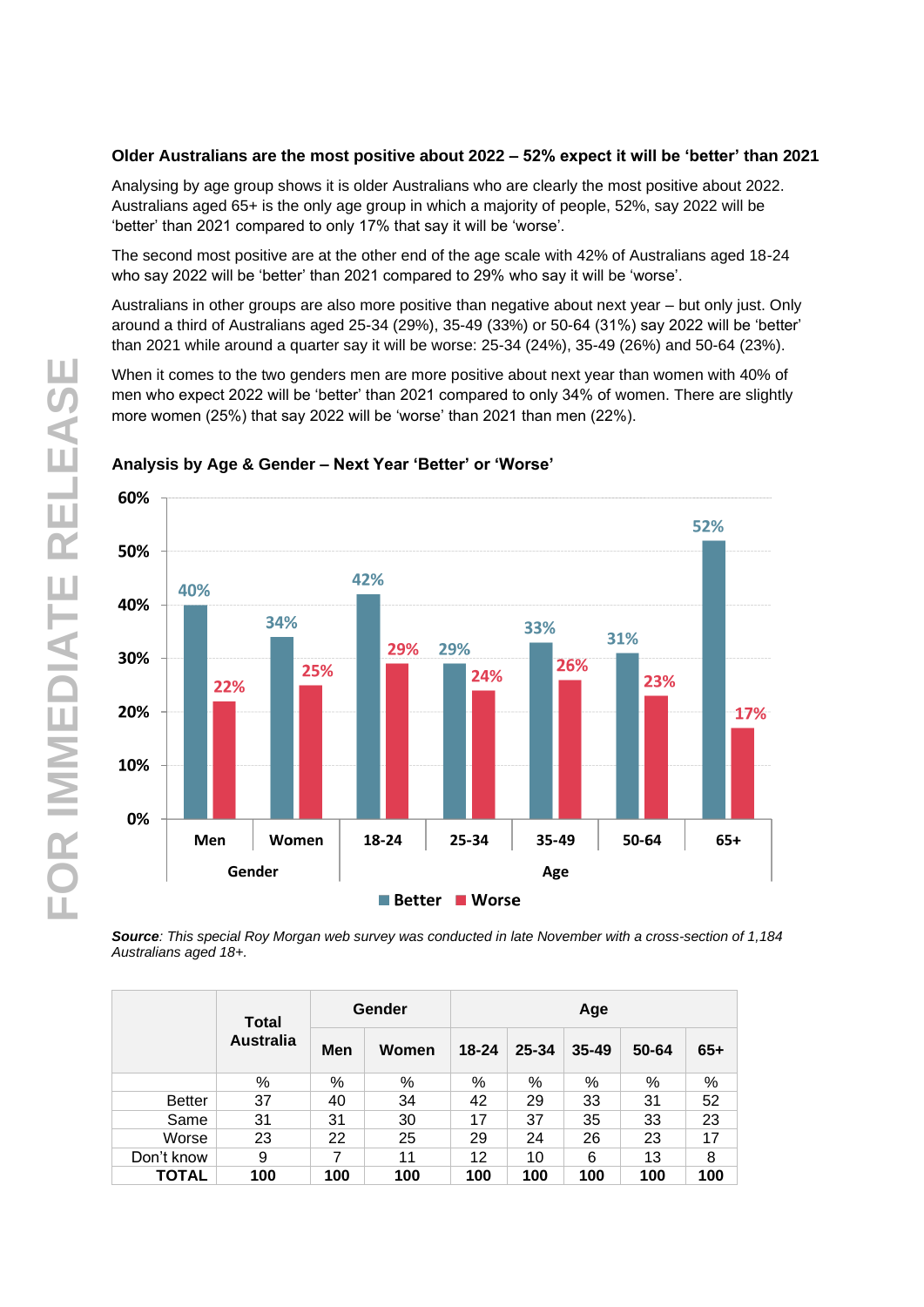## **Victorians are the most positive about 2022 – after four lockdowns in 2021**

Analysing by State shows people in Victoria (46%) and New South Wales (44%) are clearly the most positive about the new year with clear pluralities in both States expecting 2022 will be 'better' than 2021. This is hardly surprising given the long lockdowns experienced during 2021 in both Melbourne (108 days) and Sydney (107 days).

In only one other State, Western Australia, are people more positive about 2022 than negative. Just under a quarter of people in Western Australia (24%) expect 2022 will be 'better' than 2021 compared to 23% that say 2022 will be 'worse'. Western Australia is now the only State which continues to have closed domestic borders to most of the rest of Australia.

In other States that have largely avoided COVID-19 so far but are now experiencing rising cases after reopening their borders in recent weeks there are more people who say 2022 will be 'worse' than 'better'.

Over a third of people in Tasmania (35%) say 2022 will be 'worse' than 2021 and this is followed by around a third of people in South Australia (32%) and Queensland (30%).

Respondents in Australia's Capital Cities (38%) are slightly more positive about 2022 being 'better' than 2021 compared to those in Country Regions (35%).



### **Analysis by States & Regions – Next Year 'Better' or 'Worse'**

*Source: This special Roy Morgan web survey was conducted in late November with a cross-section of 1,184 Australians aged 18+.*

|               |                                  |                                 | <b>City/ Country</b>           |            | <b>States</b> |            |           |           |               |  |  |
|---------------|----------------------------------|---------------------------------|--------------------------------|------------|---------------|------------|-----------|-----------|---------------|--|--|
|               | <b>Total</b><br><b>Australia</b> | <b>Capital</b><br><b>Cities</b> | <b>Country</b><br><b>Areas</b> | <b>NSW</b> | <b>VIC</b>    | <b>QLD</b> | <b>WA</b> | <b>SA</b> | <b>TAS</b>    |  |  |
|               | %                                | %                               | %                              | %          | $\%$          | %          | %         | %         | $\frac{0}{0}$ |  |  |
| <b>Better</b> | 37                               | 38                              | 35                             | 44         | 46            | 29         | 24        | 22        | 20            |  |  |
| Same          | 31                               | 31                              | 30                             | 28         | 25            | 30         | 45        | 35        | 33            |  |  |
| Worse         | 23                               | 23                              | 24                             | 19         | 21            | 30         | 23        | 32        | 35            |  |  |
| Don't know    | 9                                | 8                               | 11                             | 9          | 8             | 11         | 8         | 11        | 12            |  |  |
| <b>TOTAL</b>  | 100                              | 100                             | 100                            | 100        | 100           | 100        | 100       | 100       | 100           |  |  |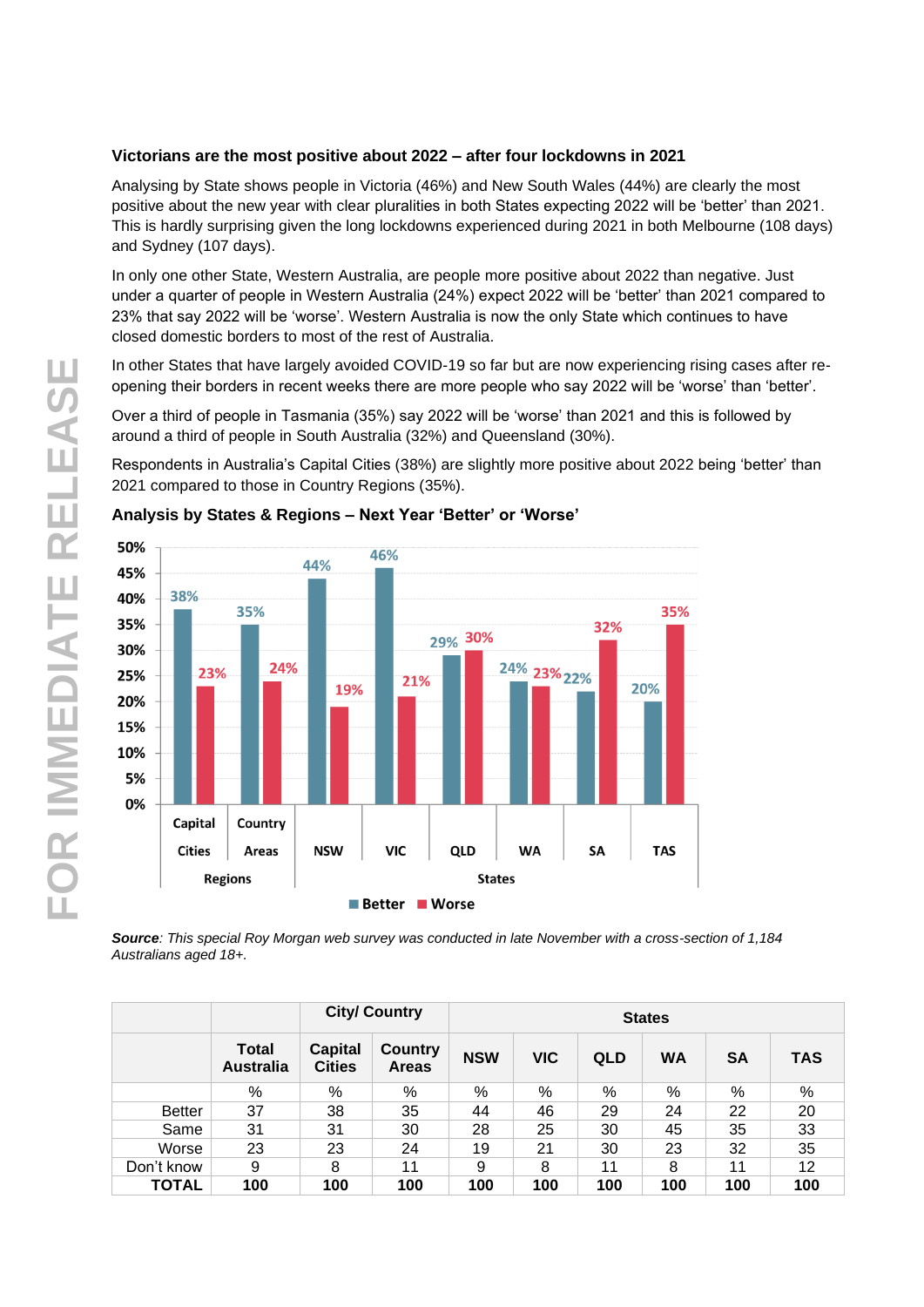#### **Michele Levine, Chief Executive Officer, Roy Morgan, says the emergence of the highly infectious 'Omicron variant' in recent weeks has unfortunately put paid to hopes that 2022 would be the year Australians returned to a pre-pandemic sense of 'normality':**

*"Australians are set to enter 2022 in a mixed state-of-mind with new outbreaks of COVID-19 spreading rapidly in New South Wales and Victoria over the last week as restrictions have been eased in both States in the run-up to Christmas.*

*"A bare plurality of 37% of Australians say 2022 will be 'better' than 2021, down 22% points from a year ago. Just under a quarter of Australians, 23% (up 13% points), expect 2022 will be 'worse' than 2021 while just under a third, 31%, say it will be 'the same' and only 9% don't know.*

*"The numbers are less encouraging than a year ago as Australia enjoyed a relatively COVID-free summer in 2020/21 and with new vaccines set to arrive from February 2021 it appeared the COVID-19 pandemic might soon be over. That hope proved not to be the case with extended lockdowns this year in New South Wales, Victoria and the ACT.*

*"Perhaps unsurprisingly, these States are the most positive about 2022 being 'better' than 2021 and nearly half of the people in Victoria (46%) and New South Wales (44%) say next year will be 'better' than this year. However, in the four smaller States there are more people inclined to say next year will be 'worse' than this year – especially in South Australia and Tasmania which have been largely COVID-free throughout the pandemic.*

*"There are considerable uncertainties about the economic outlook for next year with [Inflation](https://www.roymorgan.com/findings/8861-australian-inflation-expectations-november-2021-202111230402)  [Expectations now at a seven-year high of 4.9% in November.](https://www.roymorgan.com/findings/8861-australian-inflation-expectations-november-2021-202111230402) The threat of inflation looms over 2022 as supply chain issues, as well as strong demand worldwide as we – hopefully – emerge from the pandemic put upward pressure on prices. In Australia there is also the added uncertainty of a Federal Election with campaigning set to dominate the first half of next year and the country's first 'Hung Parliament' for a decade remains a clear possibility.*

*"One of the most interesting aspects of the research is the breakdown by age. The most positive Australians are the oldest with a majority of 52% of people aged 65+ saying they expect 2022 will be 'better' than 2021. This compares to 42% of those aged 18-24 and only around a third of people in the middle: 25-34 (29%), 35-49 (33%) and 50-64 (31%).*

*"Older Australians are the most heavily vaccinated cohort and perhaps this helps underlie their confidence about the year ahead, however the new outbreaks of COVID-19 in NSW, Victoria and elsewhere suggest they may also have the most to worry about.*

*"To deal with these new outbreaks Australians are being advised to book in a 'booster shot' five months after receiving their second dose. Already over 1 million Australians have now received their first 'booster shot' which will significantly restore their immunity levels.*

*"During the past two years the only 'certainty' we have had during the pandemic has been dealing with uncertainty. Unfortunately for those who believed that achieving a high vaccination rate of over 90% of the population would lead to a return to normality as we knew it pre-pandemic, the last few weeks with the emergence of the 'Omicron variant' shows there will still be a large degree of uncertainty going forward into 2022."*

Finding No. 8884– This special Roy Morgan web survey was conducted with a representative crosssection of 1,184 Australians on November 25 – 28, 2021. They were asked *"Do you think that 2022 will be better, worse, or the same as 2021?"*

**Roy Morgan Enquiries Office: +61 (3) 9224 5309** [askroymorgan@roymorgan.com](mailto:askroymorgan@roymorgan.com)